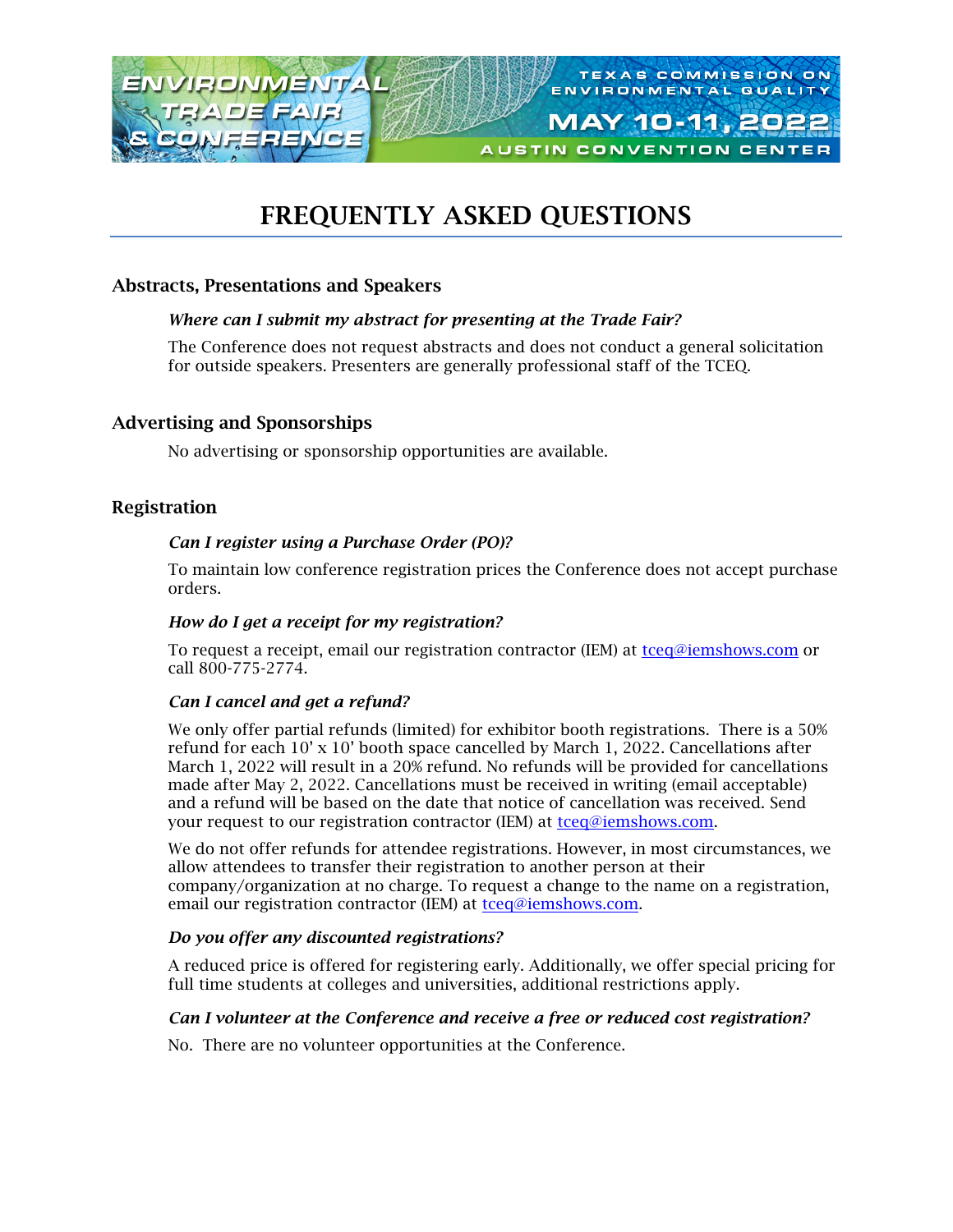

Exhibit Information

#### *What is included in each 10' x 10' booth?*

Each 10' x 10' booth will be set with 8' high gray and black back drape, 3' high gray side dividers, and a 7" x 44" identification sign. Exhibitors needing furniture or flooring can obtain them through the Exhibitor Services Provider at a discount price for a limited time. Order forms for exhibitor services are included in the Exhibitor Services Kit.

#### *Does everyone from an exhibiting company need to register, even if they are only stopping by the booth?*

Yes. Everyone entering the exhibit hall must have a badge. Exhibiting companies should purchase additional expo hall only badges through their company's booth coordinator.

#### *How much does it cost to visit the exhibit hall?*

There is a fee to enter the exhibit hall. For specific fees, please see the [Conference web](https://www.tceq.texas.gov/p2/events/etfc/etf.html)  [page.](https://www.tceq.texas.gov/p2/events/etfc/etf.html)

#### *Can exhibitors attend some of the classroom sessions?*

A separate attendee registration (and badge) is required to attend one or more of the classroom sessions.

#### *Exhibitor List*

The list of 2019 Exhibitors is available [online.](https://www.tceq.texas.gov/assets/public/assistance/events/exhibitorlistfloorplan.pdf)

# Continuing Education Credit Hours

### *Will TCEQ Occupational License credit hours be offered?*

An application will be made to request training credit hours for the following TCEQ licenses:

- Water System Operator
- Wastewater System Operator
- Municipal Solid Waste Facility Supervisor
- UST On-Site Supervisor
- LPST Corrective Action Project Manager

When the technical review is complete, we will post the amount of possible credit hours available for each license and additional information. You must attend the designated approved sessions to earn credit hours and complete and properly submit the required form. Forms will be emailed (prior to the Conference) to registered attendees that entered their license numbers during online registration.